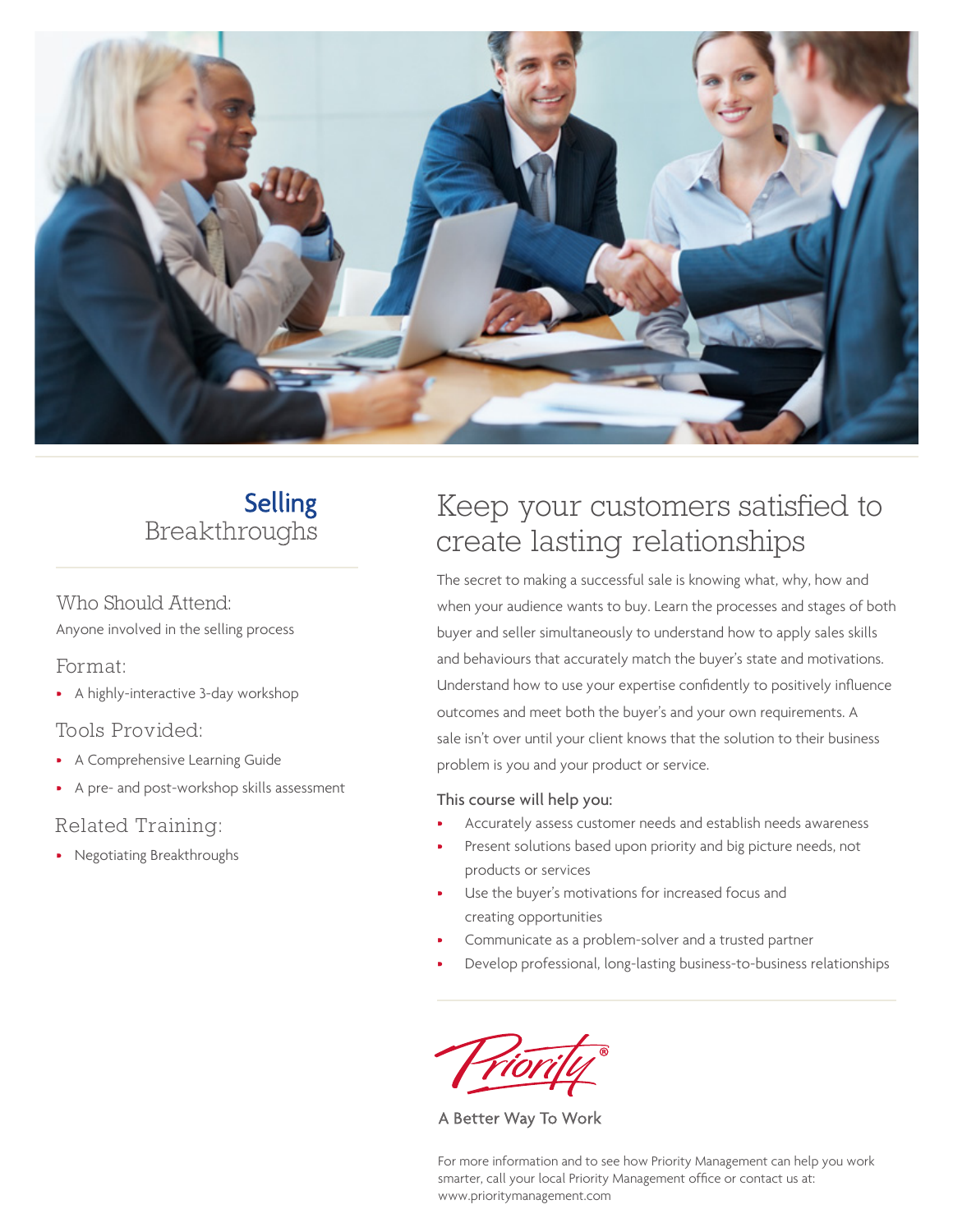# Detailed Synopsis: **Selling Breakthroughs**

The Selling Breakthroughs Workshop will give you the skills needed to transform selling products, services or ideas into selling "business solutions" which are essential for salespeople at all levels. The program will broaden your understanding and develop your selling skills to uncover the underlying business need, create a desire to act on solving the business problem or to take advantage of a business opportunity, make client-centered sales presentations, gain commitment, and enhance the relationship by ensuring client satisfaction. The program provides practical planning tools and processes, with case studies and practice sessions to learn and enhance your selling skills.

#### Unit 1: An Overview of the Selling – Buying Process

In this overview unit we examine the process and stages that a buyer moves through in any buying situation. This enables us to appreciate the skills and behaviours required by the salesperson to support the buyer throughout the process.

#### Unit 2: Need

The foundation of any sale and worthwhile relationship requires a clear understanding of the buyer's real needs – their situation, problems and opportunities. In this unit you will learn the importance of first impressions, and how to use appropriate selling and interpersonal behaviours to achieve strong and positive relationships. You will enhance your questioning skills to obtain appropriate facts and information, and to get confirmation, agreement and commitment.

#### Unit 3: Priority

This stage is the vital link between establishing needs and presenting a solution. We explore general and specific buying motives, and identify and establish the individual motivations and drives of our buyers. You will learn specific questioning skills that focus the buyer on their real situation, and help them clarify those needs that are priorities for them. You will become comfortable challenging the status quo.

#### Unit 4: Solution

This unit is designed to move you towards mastery of presenting a business case that meets the buyer's specific product and service needs, demonstrates value, and is based on positive relationships. You will further enhance your questioning and listening skills. You will learn how to prepare generic and client specific product and service analyses, based on a complete understanding of features, advantages, benefits and end results. You will prepare a valuebased solution, with a documented value-added package, that effectively differentiates your solution. You will learn how to deal with various forms of resistance, including "price" issues, and positively sell on value and relationship factors.

#### Unit 5: Implement

Through an understanding of buying signals, stress and risk assessment, and closing techniques, you will learn how to support the buyer to implement their solution choice. Preparation of a checklist and plan will ensure both parties commit to and complete full implementation.